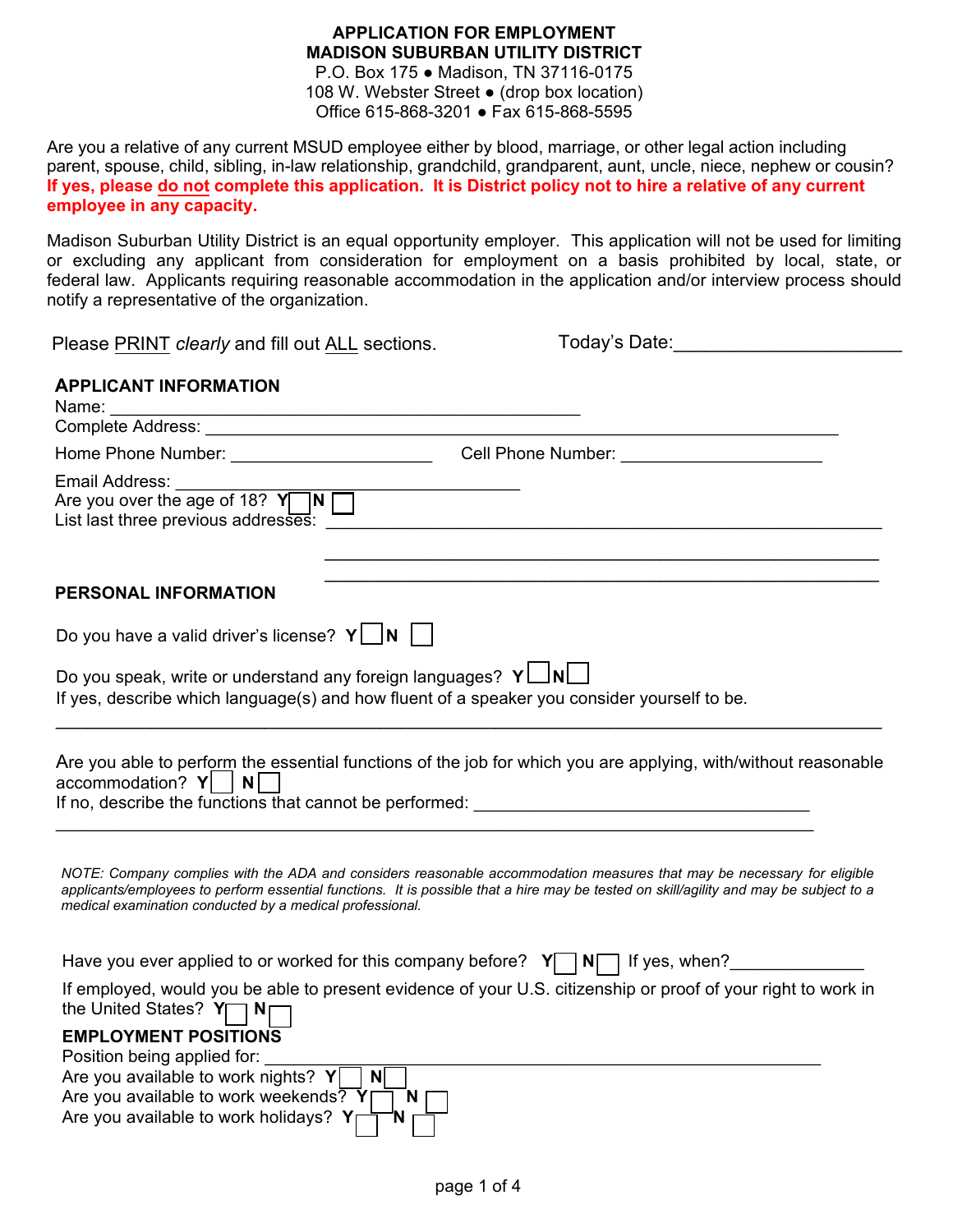## **EDUCATION, TRAINING and EXPERIENCE**

| Type of<br>School                     | Name of School | Address | <b>Number of Years</b><br>Completed | Major and/or<br>Degree |
|---------------------------------------|----------------|---------|-------------------------------------|------------------------|
| <b>High School</b>                    |                |         |                                     |                        |
| College                               |                |         |                                     |                        |
| <b>Business or</b><br>Trade<br>School |                |         |                                     |                        |

Do you have any other experience, training, qualifications, or skills which you feel should be brought to our attention? If yes, please explain: **with a structure of the structure of the structure of the structure of the structure of the structure of the structure of the structure of the structure of the structure of the structure** 

#### **EMPLOYMENT HISTORY**

Are you currently employed?  $Y \cap N$ 

On the following pages, please list your last three work experiences beginning with your most recent job held. Even if you have attached a resume, this section must be completed.

| Name of Employer<br><b>Address</b><br>Phone $#$                            | Name of last supervisor                                 | <b>Employment Dates</b> |
|----------------------------------------------------------------------------|---------------------------------------------------------|-------------------------|
|                                                                            |                                                         | From:                   |
|                                                                            |                                                         | To:                     |
| Job Title:                                                                 | May we contact this employer for a reference? $Y$<br> N |                         |
| List jobs, duties performed, skills used or learned while you worked here. |                                                         |                         |
|                                                                            |                                                         |                         |
|                                                                            |                                                         |                         |
|                                                                            |                                                         |                         |
| Reason for leaving (be specific):                                          |                                                         |                         |
|                                                                            |                                                         |                         |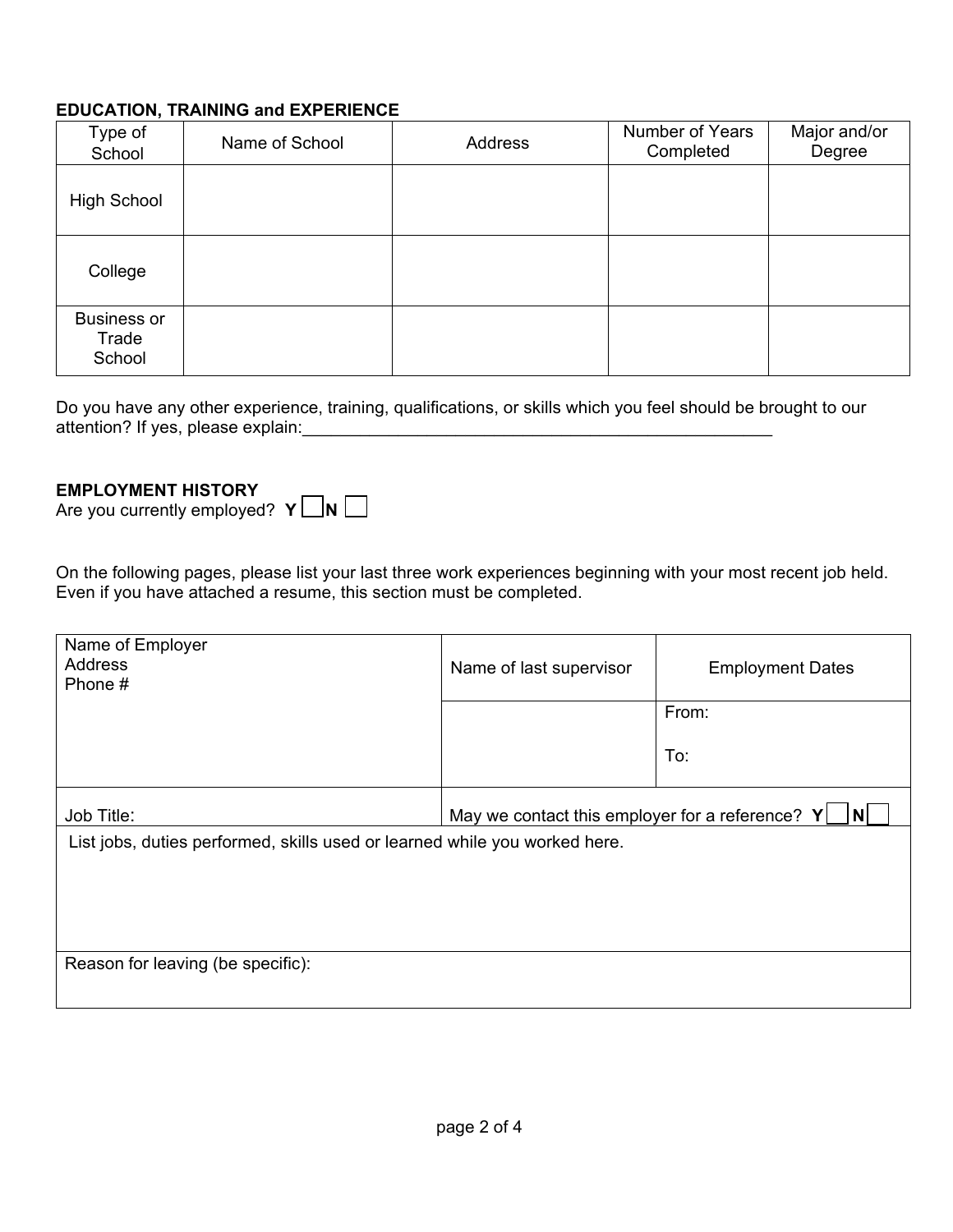| Name of Employer<br><b>Address</b><br>Phone #                              | Name of last supervisor                                       | <b>Employment Dates</b> |
|----------------------------------------------------------------------------|---------------------------------------------------------------|-------------------------|
|                                                                            |                                                               | From:                   |
|                                                                            |                                                               | To:                     |
| Job Title:                                                                 | May we contact this employer for a reference? $Y$<br><b>N</b> |                         |
| List jobs, duties performed, skills used or learned while you worked here. |                                                               |                         |
| Reason for leaving (be specific):                                          |                                                               |                         |

| Name of Employer<br><b>Address</b><br>Phone #                              | Name of last supervisor                                              | <b>Employment Dates</b> |
|----------------------------------------------------------------------------|----------------------------------------------------------------------|-------------------------|
|                                                                            |                                                                      | From:                   |
|                                                                            |                                                                      | To:                     |
| Job Title:                                                                 | $\vert N \vert$<br>May we contact this employer for a reference? $Y$ |                         |
| List jobs, duties performed, skills used or learned while you worked here. |                                                                      |                         |
| Reason for leaving (be specific):                                          |                                                                      |                         |

# **PERSONAL REFERENCES:**

Please list three personal references other than relatives or previous employers.

| <b>NAME</b> | Email | Ph# |
|-------------|-------|-----|
|             |       |     |
| <b>NAME</b> | Email | Ph# |
|             |       |     |
| <b>NAME</b> | Email | Ph# |